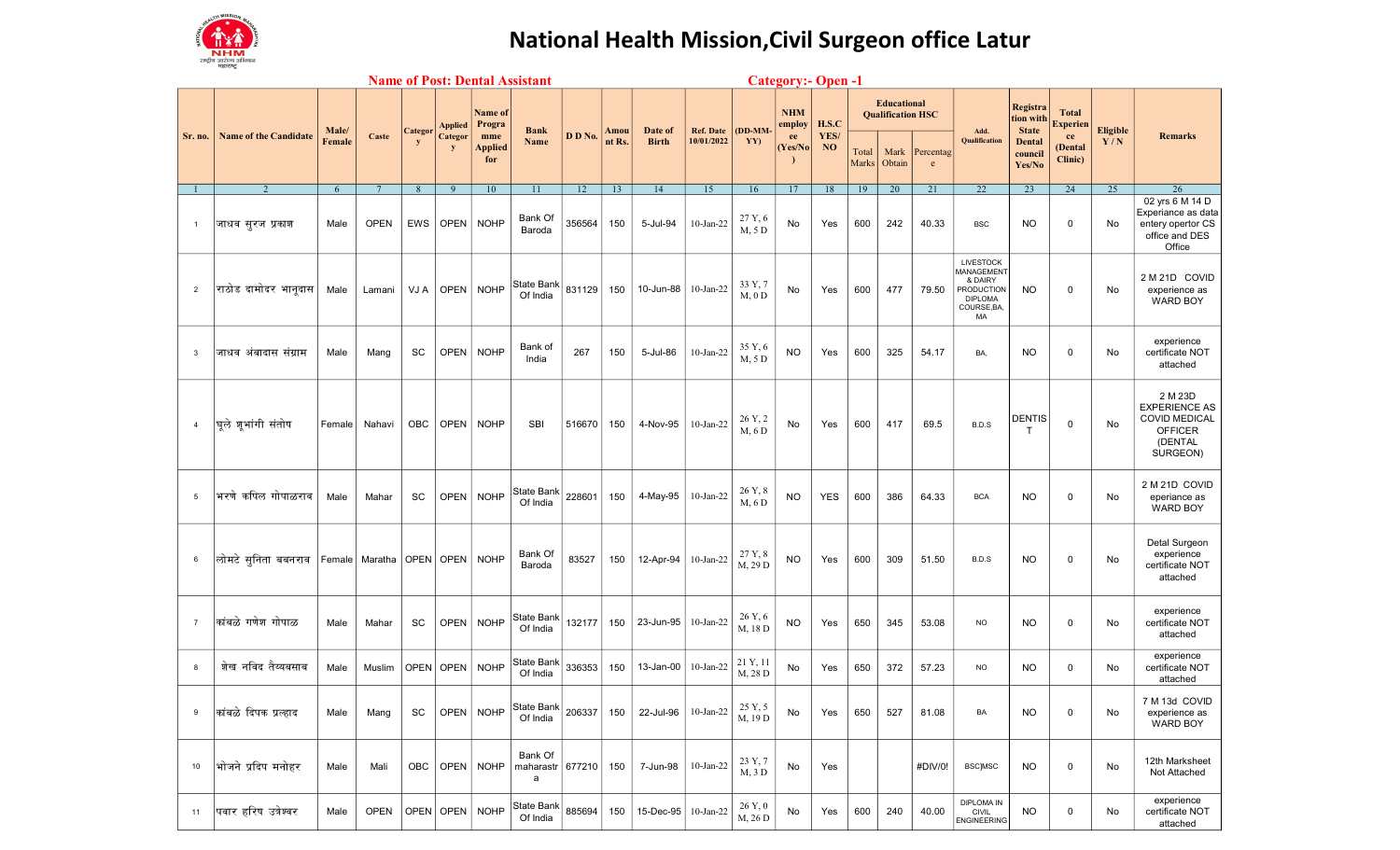|         |                                                                                  |                 |                      |             | <b>Applied</b>                           | <b>Name</b> of<br>Progra   | <b>Bank</b>                                    |            |                |                         |                                |                     | <b>NHM</b><br>employ | H.S.C      |                | <b>Educational</b><br><b>Oualification HSC</b> |                                                         |                       | <b>Registra</b><br>tion with                | <b>Total</b><br><b>Experien</b> |                        |                                                                         |
|---------|----------------------------------------------------------------------------------|-----------------|----------------------|-------------|------------------------------------------|----------------------------|------------------------------------------------|------------|----------------|-------------------------|--------------------------------|---------------------|----------------------|------------|----------------|------------------------------------------------|---------------------------------------------------------|-----------------------|---------------------------------------------|---------------------------------|------------------------|-------------------------------------------------------------------------|
| Sr. no. | <b>Name of the Candidate</b>                                                     | Male/<br>Female | Caste                | Categor     | Categor                                  | mme<br>Applied<br>for      | Name                                           | D D No.    | Amou<br>nt Rs. | Date of<br><b>Birth</b> | <b>Ref. Date</b><br>10/01/2022 | $(DD-MM)$<br>YY)    | ee<br>(Yes/No        | YES/<br>NO | Total<br>Marks | Mark<br>Obtain                                 | Percentag<br>$\mathbf{e}% _{0}\left( \mathbf{1}\right)$ | Add.<br>Qualification | <b>State</b><br>Dental<br>council<br>Yes/No | ce<br>(Dental<br>Clinic)        | <b>Eligible</b><br>Y/N | <b>Remarks</b>                                                          |
|         |                                                                                  | 6               | $7\phantom{.0}$      | 8           | 9                                        | 10                         | 11                                             | 12         | 13             | 14                      | 15                             | 16                  | 17                   | 18         | 19             | 20                                             | 21                                                      | 22                    | 23                                          | 24                              | 25                     | 26                                                                      |
| 12      | सोमासे महेश जालिदंर                                                              | Male            | <b>OPEN</b>          | <b>OPEN</b> | <b>OPEN</b>                              | <b>NOHP</b>                | Bank of<br>India                               | 961519     | 150            | 16-Jul-90               | $10$ -Jan-22                   | 31 Y, 5<br>M, 25 D  | <b>NO</b>            | Yes        | 600            | 265                                            | 44.17                                                   | <b>BSW</b>            | NO.                                         | 0                               | No                     | experience<br>certificate NOT<br>attached                               |
| 13      | शेख सद्दाम हमीद                                                                  | Male            | Muslim               |             | $ \mathsf{OPEN} $ OPEN $ \mathsf{NOHP} $ |                            | Bank Of<br>maharastr<br>a                      | 669128     | 150            | 11-Feb-98               | $10$ -Jan-22                   | 23 Y, 10<br>M, 30 D | <b>NO</b>            | Yes        | 650            | 432                                            | 66.46                                                   | BA, MSW               | NO                                          | $\mathbf 0$                     | No                     | experience<br>certificate NOT<br>attached                               |
| 14      | सोमनाथ शिवाजी केंद्रे                                                            | Male            | vanjari              | <b>NTD</b>  | vanjari                                  | <b>NOHP</b>                | State Bank<br>Of India                         | 356930     | 150            | 20-Mar-99               | $10$ -Jan-22                   | 22 Y, 9<br>M, 21 D  | No                   | Yes        | 650            | 453                                            | 69.69                                                   |                       | <b>NO</b>                                   | $\mathbf 0$                     | No                     | experience<br>certificate NOT<br>attached                               |
| 15      | $\left $ यशश्री बब्रूवान काकनाळे $\left $ Female $\right $ Maratha $\left $ Open |                 |                      |             | Open                                     | <b>NOHP</b>                | Indian<br>Overseas<br>Bank                     | 674599     | 150            | 28-May-90 10-Jan-22     |                                | 31 Y, 7<br>M, 13 D  | No                   | Yes        | 600            | 444                                            | 74.00                                                   | <b>RANM</b>           | <b>NO</b>                                   | $\mathbf 0$                     | No                     | experience<br>certificate NOT<br>attached                               |
| 16      | आयान ईसाक शेख                                                                    | Male            | Muslim               | Open        | Open                                     | <b>NOHP</b>                | Central<br>Bank Of<br>India                    | 16141      | 150            | 21-Jan-02 10-Jan-22     |                                | 19 Y, 11<br>M, 20 D | No                   | Yes        | 600            | 462                                            | 77.00                                                   | No                    | No                                          | $\mathbf 0$                     | No                     | 1 M 7 D COVID<br>experience as<br>WARD BOY                              |
| 17      | काथवटे नारायण<br>किसनराव                                                         | Male            | Khatik               | Open        | Open                                     | <b>NOHP</b>                | State Bank<br>Of India                         | 688930     | 150            | 25-May-87 10-Jan-22     |                                | 34 Y, 7<br>M, 16 D  | No                   | Yes        | 600            | 262                                            | 43.67                                                   | No                    | No                                          | $\mathbf 0$                     | No                     | experience<br>certificate NOT<br>attached                               |
| 18      | शेख गौस पाशूमियाँ                                                                | Male            | Muslim               |             | OPEN OPEN                                | <b>NOHP</b><br><b>NOHP</b> | Bank Of<br>maharastr<br>a                      | 159821     | 150            | 25-Jun-90               | 10-Jan-22                      | 31 Y, 6<br>M, 16 D  | No                   | Yes        | 600            | 444                                            | 74.00                                                   | BCOM, Ded             | No                                          | $\mathbf 0$                     | No                     | Ded certificate not<br>attached                                         |
| 19      | आचार्य अदिनाथ महादू                                                              | Male            | Mahar                | SC          |                                          | OPEN NOHP                  | State Bank<br>Of India                         | 831188     | 150            | 19-Sep-96               | 10-Jan-22                      | 25 Y, 3<br>M, 22 D  | No                   | Yes        |                |                                                | #DIV/0!                                                 | BA,MA                 | No                                          | 0                               | No                     | 12th Marksheet<br>Not Attached                                          |
| 20      | शिंदें तेजल सतिश                                                                 | Female          | Mang                 | SC          | <b>OPEN</b>                              | <b>NOHP</b><br><b>NOHP</b> | Bank Of<br>maharastr<br>a                      | 669139     | 150            | 11-Aug-03 10-Jan-22     |                                | 18 Y, 4<br>M, 30 D  | No                   | Yes        | 600            | 409                                            | 68.17                                                   | NO                    | No                                          | $\mathbf 0$                     | No                     | experience<br>certificate NOT<br>attached                               |
| 21      | ∣वजांरे दयानंद बालाजी                                                            | Male            | Open                 | Open        |                                          | <b>NOHP</b>                | Bank Of<br>Open   NOHP   maharastr 669141<br>a |            | 150            | 9-Dec-01   $10$ -Jan-22 |                                | 20 Y, 1<br>M, 1 D   | No                   | Yes        | 600            | 398                                            | 66.33                                                   | No                    | No                                          | 0                               | No                     | experience<br>certificate of ward<br>boy in covid NOT<br>attached       |
| 22      | पठाण हसन खादर                                                                    | Male            | Muslim               | Open        | Open                                     | <b>NOHP</b>                | State Bank<br>Of India                         | 206409     | 150            | 20-May-01 10-Jan-22     |                                | 20 Y, 7<br>M, 21 D  | No                   | Yes        | 650            |                                                |                                                         | No                    | No                                          | $\mathbf 0$                     | No                     | 12 th mark sheet<br>incomplete (only<br>Attempt Mark sheet<br>attached) |
| 23      | जगताप नरेद्रकमार<br>अभंगराव                                                      | Male            | Not<br>mentione<br>d | SC          | Open                                     | <b>NOHP</b>                | State Bank<br>Of India                         | 864312 150 |                | 27-Jul-89               | $10$ -Jan-22                   | 32 Y, 5<br>M, 14 D  | No                   | Yes        | 600            | 324                                            | 54.00                                                   | BA,                   | No                                          | $\mathbf 0$                     | No                     | experience<br>certificate NOT<br>attached                               |
| 24      | डापकर गणेश बालाजी                                                                | Male            | Wanjari              | <b>NTD</b>  | Wanjar                                   | <b>NOHP</b>                | State Bank<br>Of India                         | 835662     | 150            | 22-Jun-97               | 10-Jan-22                      | 24 Y, 6<br>M, 19 D  | No                   | Yes        | 650            | 286                                            | 44.00                                                   | ITI                   | No                                          | $\mathbf 0$                     | No                     | experience<br>certificate NOT<br>attached                               |